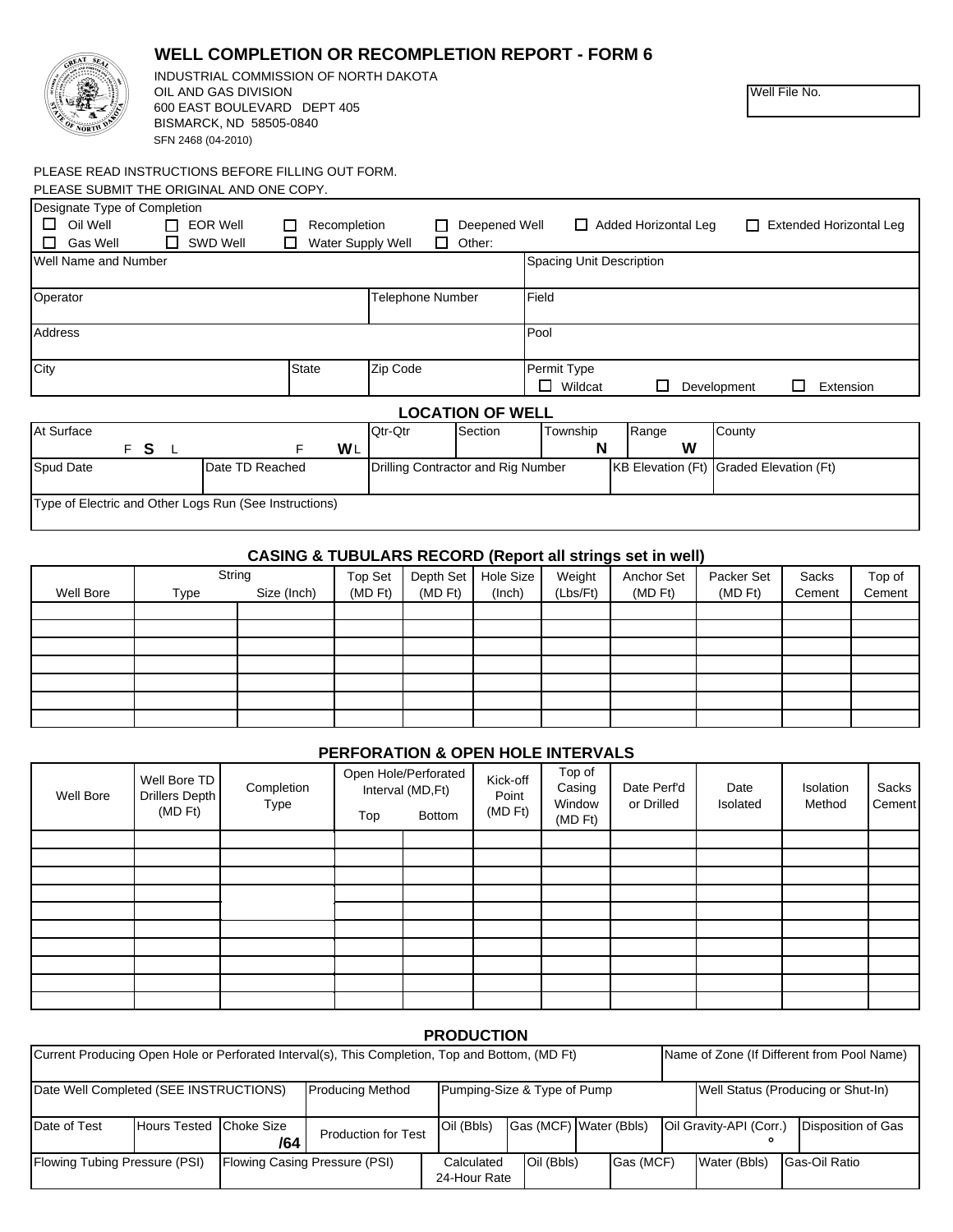| <b>GEOLOGICAL MARKERS</b> | PLUG BACK INFORMATION |          |           |             |              |                                              |             |  |                     |
|---------------------------|-----------------------|----------|-----------|-------------|--------------|----------------------------------------------|-------------|--|---------------------|
| Formation                 | MD(Ft)                | TVD (Ft) | Well Bore |             | Type of Plug | $\overline{\operatorname{Top}(\mathsf{Ft})}$ | Bottom (Ft) |  | <b>Sacks Cement</b> |
|                           |                       |          |           |             |              |                                              |             |  |                     |
|                           |                       |          |           |             |              |                                              |             |  |                     |
|                           |                       |          |           |             |              |                                              |             |  |                     |
|                           |                       |          |           |             |              |                                              |             |  |                     |
|                           |                       |          |           |             |              |                                              |             |  |                     |
|                           |                       |          |           |             |              |                                              |             |  |                     |
|                           |                       |          |           |             |              |                                              |             |  |                     |
|                           |                       |          |           |             |              |                                              |             |  |                     |
|                           |                       |          |           |             |              |                                              |             |  |                     |
|                           |                       |          |           |             |              |                                              |             |  |                     |
|                           |                       |          |           |             |              |                                              |             |  |                     |
|                           |                       |          |           |             |              |                                              |             |  |                     |
|                           |                       |          |           |             |              |                                              |             |  |                     |
|                           |                       |          |           |             |              |                                              |             |  |                     |
|                           |                       |          |           |             |              |                                              |             |  |                     |
|                           |                       |          |           |             |              |                                              |             |  |                     |
|                           |                       |          |           |             |              |                                              |             |  |                     |
|                           |                       |          |           |             |              |                                              |             |  |                     |
|                           |                       |          |           |             |              |                                              |             |  |                     |
|                           |                       |          |           |             |              |                                              |             |  |                     |
|                           |                       |          |           |             |              |                                              |             |  |                     |
|                           |                       |          |           |             |              |                                              |             |  |                     |
|                           |                       |          |           |             |              | <b>CORES CUT</b>                             |             |  |                     |
|                           |                       |          | Top (Ft)  | Bottom (Ft) | Formation    | $\overline{\operatorname{Top}(\mathsf{Ft})}$ | Bottom (Ft) |  | Formation           |
|                           |                       |          |           |             |              |                                              |             |  |                     |
|                           |                       |          |           |             |              |                                              |             |  |                     |
|                           |                       |          |           |             |              |                                              |             |  |                     |

## **Drill Stem Test**

| <b>Test Date</b>           | Formation        | Top (Ft)     | Bottom (Ft) BH Temp (°F) | <b>CL</b> ppm       | H <sub>2</sub> S ppm | Shut-in 1 (PSIG) | Shut-in 2 (PSIG) |
|----------------------------|------------------|--------------|--------------------------|---------------------|----------------------|------------------|------------------|
| <b>Drill Pipe Recovery</b> |                  |              |                          |                     |                      |                  |                  |
| Sample Chamber Recovery    |                  |              |                          |                     |                      |                  |                  |
| <b>Test Date</b>           | Formation        | Top $(Ft)$   | Bottom (Ft) BH Temp (°F) | <b>CL</b> ppm       | H <sub>2</sub> S ppm | Shut-in 1 (PSIG) | Shut-in 2 (PSIG) |
| <b>Drill Pipe Recovery</b> |                  |              |                          |                     |                      |                  |                  |
| Sample Chamber Recovery    |                  |              |                          |                     |                      |                  |                  |
| <b>Test Date</b>           | Formation<br>cmt | Top (Ft)     | Bottom (Ft) BH Temp (°F) | CL ppm              | H <sub>2</sub> S ppm | Shut-in 1 (PSIG) | Shut-in 2 (PSIG) |
| <b>Drill Pipe Recovery</b> |                  |              |                          |                     |                      |                  |                  |
| Sample Chamber Recovery    |                  |              |                          |                     |                      |                  |                  |
| <b>Test Date</b>           | Formation        | Top (Ft)     | Bottom (Ft) BH Temp (°F) | $\overline{CL}$ ppm | H <sub>2</sub> S ppm | Shut-in 1 (PSIG) | Shut-in 2 (PSIG) |
| <b>Drill Pipe Recovery</b> |                  |              |                          |                     |                      |                  |                  |
| Sample Chamber Recovery    |                  |              |                          |                     |                      |                  |                  |
| <b>Test Date</b>           | Formation        | $Top$ $(Ft)$ | Bottom (Ft) BH Temp (°F) | CL ppm              | H2S ppm              | Shut-in 1 (PSIG) | Shut-in 2 (PSIG) |
| <b>Drill Pipe Recovery</b> |                  |              |                          |                     |                      |                  |                  |
| Sample Chamber Recovery    |                  |              |                          |                     |                      |                  |                  |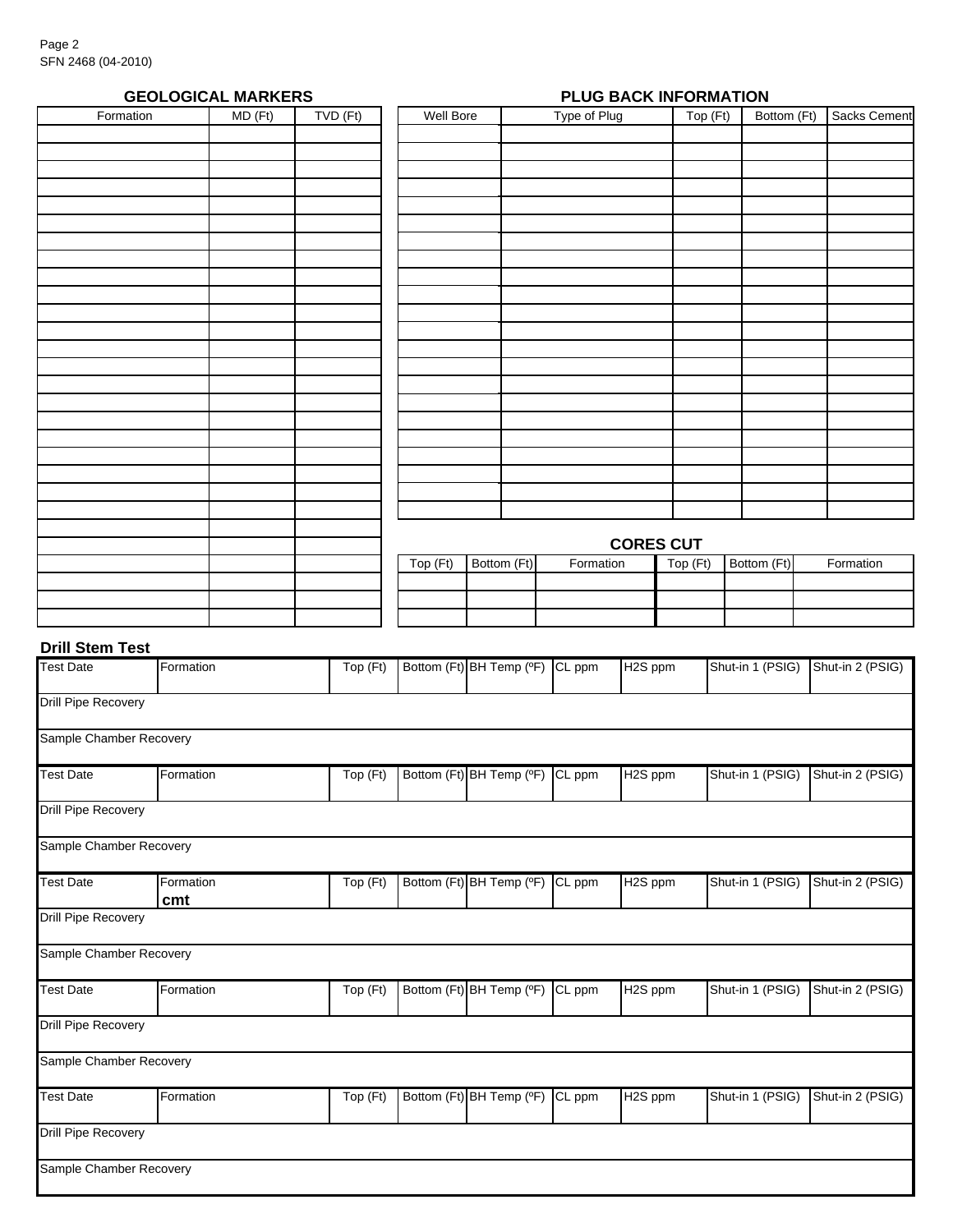## **Well Specific Stimulations**

| Date Stimulated        | <b>Stimulated Formation</b> |        |              | Top (Ft) | Bottom (Ft) Stimulation Stages   | Volume | <b>Volume Units</b>               |
|------------------------|-----------------------------|--------|--------------|----------|----------------------------------|--------|-----------------------------------|
| <b>Type Treatment</b>  |                             | Acid % | Lbs Proppant |          | Maximum Treatment Pressure (PSI) |        | Maximum Treatment Rate (BBLS/Min) |
| Details                |                             |        |              |          |                                  |        |                                   |
| Date Stimulated        | <b>Stimulated Formation</b> |        |              | Top (Ft) | Bottom (Ft) Stimulation Stages   | Volume | <b>Volume Units</b>               |
| <b>Type Treatment</b>  |                             | Acid % | Lbs Proppant |          | Maximum Treatment Pressure (PSI) |        | Maximum Treatment Rate (BBLS/Min) |
| Details                |                             |        |              |          |                                  |        |                                   |
| Date Stimulated        | <b>Stimulated Formation</b> |        |              | Top (Ft) | Bottom (Ft) Stimulation Stages   | Volume | Volume Units                      |
| <b>Type Treatment</b>  |                             | Acid % | Lbs Proppant |          | Maximum Treatment Pressure (PSI) |        | Maximum Treatment Rate (BBLS/Min) |
| Details                |                             |        |              |          |                                  |        |                                   |
| Date Stimulated        | <b>Stimulated Formation</b> |        |              | Top (Ft) | Bottom (Ft) Stimulation Stages   | Volume | Volume Units                      |
| <b>Type Treatment</b>  |                             | Acid % | Lbs Proppant |          | Maximum Treatment Pressure (PSI) |        | Maximum Treatment Rate (BBLS/Min) |
| <b>Details</b>         |                             |        |              |          |                                  |        |                                   |
| <b>Date Stimulated</b> | <b>Stimulated Formation</b> |        |              | Top (Ft) | Bottom (Ft) Stimulation Stages   | Volume | <b>Volume Units</b>               |
| <b>Type Treatment</b>  |                             | Acid % | Lbs Proppant |          | Maximum Treatment Pressure (PSI) |        | Maximum Treatment Rate (BBLS/Min) |
| Details                |                             |        |              |          |                                  |        |                                   |

# **ADDITIONAL INFORMATION AND/OR LIST OF ATTACHMENTS**

 $\mathsf I$ 

| I hereby swear or affirm that the information<br>provided is true, complete and correct as<br>determined from all available records. | <b>Email Address</b> |       | Date |
|--------------------------------------------------------------------------------------------------------------------------------------|----------------------|-------|------|
| Signature                                                                                                                            | <b>Printed Name</b>  | Title |      |